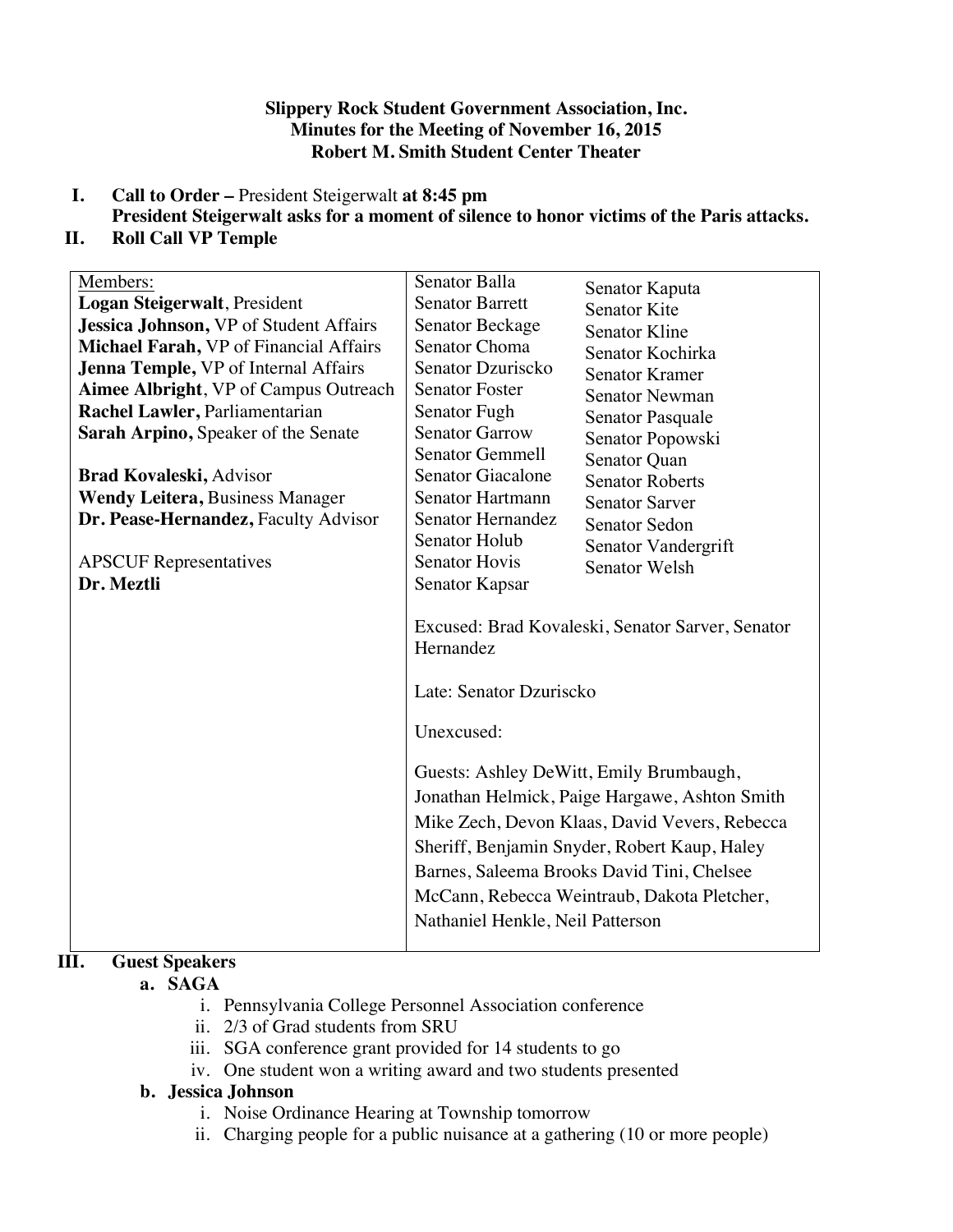- iii. Double jeopardy policy; makes ordinance null
- iv. 6:45 pm at the Township building November 17th

## **c. Claudia Hartmann-Campus Crawl**

- i. Over 50 participants and 10 sections of campus were covered
- ii. Sidewalk maintenance/ramp line up
- iii. Speed bumps need to be implemented on Campus Drive
- iv. Emergency Light in front of McKay
- v. Workers are being assigned to investigate and correct the issues

## **IV. Officer Reports**

#### **a. President Steigerwalt**

- i. Met in Harrisburg with Student Government Presidents to discuss budget issues
- ii. Project Positivity this week
- iii. Liter of the Week Morgan Popowski

## **b. VP Temple**

- i. Surpassed our fundraising goal of \$500
- ii. No committee week of Thanksgiving

## **c. VP Farah**

- i. Bringing Vision to Reality Leadership Conference Theme
- ii. New Initiatives
- iii. Scholarship winner decided
- iv. Saturday, November  $21^{st}$  NCAA Division II providing the first 100 students with a free ticket to the game
- v. Budgetary Reserves: \$149,495.44

## **d. VP Johnson**

- i. Great meeting last week
- ii. Potential strategic goals for SGA moving forward
- iii. Looking to partner with ARHS to bring in a speaker next semester with focus on diversity

#### **e. VP Albright**

- i. Harvest Fest was very successful
- ii. Project Positivity Week video

#### **f. Parliamentarian Lawler**

- i. Project Positivity Week
- ii. Handed out hot chocolate and got people to take the pledge
- iii. Thanksgiving Dinner is 11/23 from 5-7 pm in the Ballroom

## **g. Speaker Arpino**

- i. Commuter Project was a success
- ii. Comments for a Cookie 11/16-11/19
- iii. Bonding Events: Boozel Thanksgiving Dinner 11/19 at 5pm, Bonfire/Cookout at Logan's 11/20 at 5 pm

# **V. Old Business**-

## **VI. New Business**

**Motion #1 - That SRSGA approves the minutes from the November 2nd Formal Senate Meeting.**

**Newman/Kramer Motion Passes**

**Motion #2 – That SRSGA approves the Proclamation promoting Project Positivity Week around campus.**

**Vandergrift/Beckage**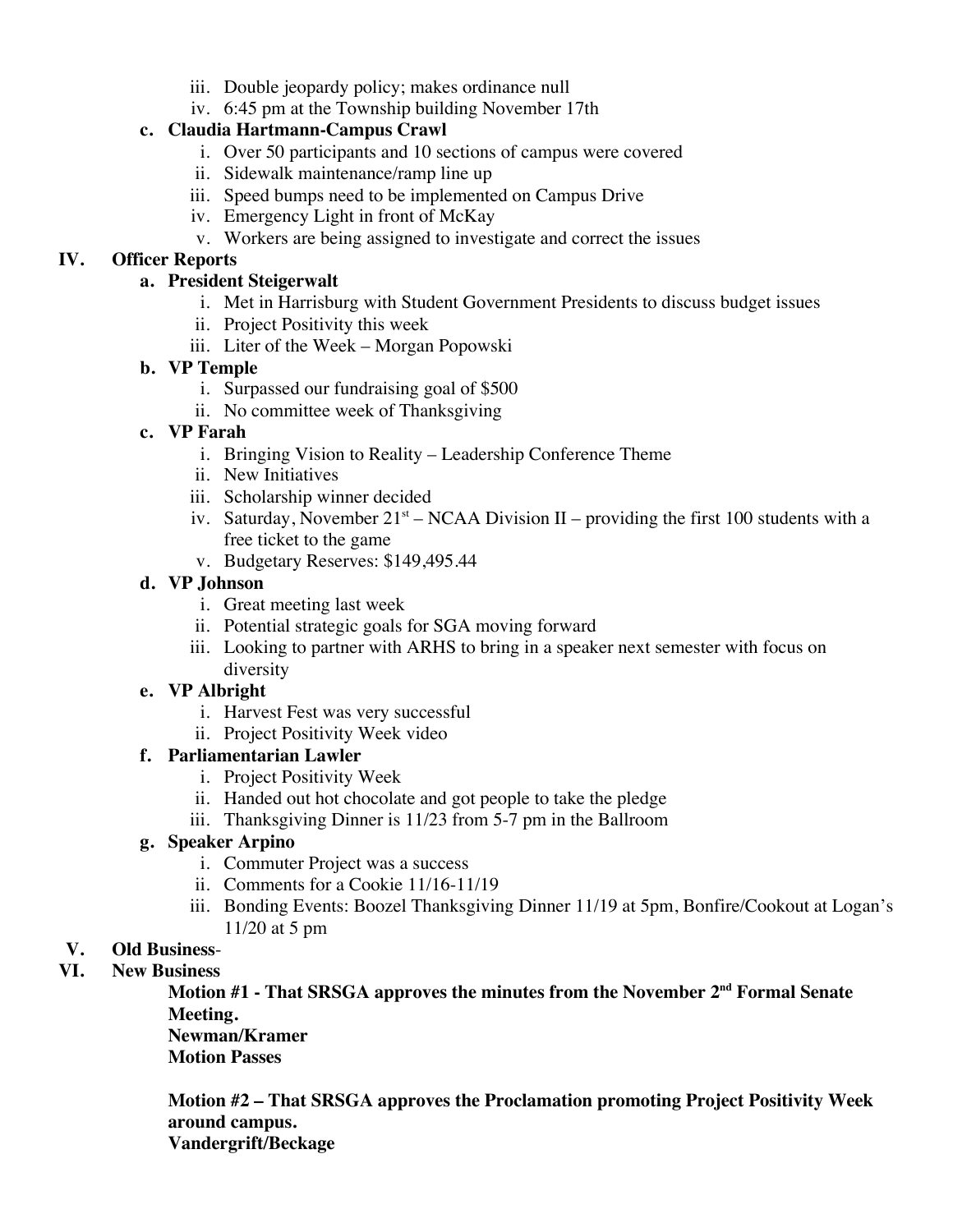#### **Motion Passes**

**Motion #3 - Senator Fugh motions that the SRSGA approves the New Initiative Request of \$280 for Pi Kappa Alpha. Fugh/Holub Motion Passes**

**Motion #4 - Senator Beckage motions that the SRSGA approves the New Initiative Request of \$566 for Phi Beta Sigma. Beckage/Choma Senator Beckage opposes; Senators Popowski and Newman abstain Motion Passes**

**Motion #5 - Senator Welsh motions that the SRSGA approves the New Initiative Request of \$10,000 for the Wind Ensemble. Welsh/Newman Roger Bobo would be the headlining guest. He is a globally renowned tubist. Roll Call Vote-attached Motion Passes**

**Motion #6 - VP Farah motions that the SRSGA approves the SGA Scholarship Committee's award recommendation of Blake Kramer. Farah/Welsh Senator Kramer abstains Motion Passes**

#### **VII. Open Forum**

- **a. Yumberries Winterguard Fundraiser 11/17 from 12:00 – 9:00 pm**
- **b. Blood Drive 11/17 from 11:00 am – 5:00 pm**
- **c. Pick up Project Positivity signs for pictures with faculty**
- **d. ARHS 90's party in East Gym from 7:30 – 9:00 pm on Thursday, November 19th**
- **e. Toys for Tots ongoing in CSIL**
- **f. Dance Marathon on January 29th – ARHS and Rotaract Club**
- **g. Open mic night in Weisenfluh**
- **h. Western Equestrian Team – 6 shows this semester; first in the region**
- **i. Senator Kramer collecting money for t-shirts**
- **j. Lip sync battle at common hour tomorrow**
- **k. Senators get pictures taken for the website**
- **l. Letters for Santa – Boozel, Student Center, and Library from 10 am – 2 pm**
- **m. Relay for Life needs help advertising**
- **n. President's Commission for Race and Ethnic Diversity meeting with Dr. Norton 11/17**
- **o. Pray for Paris**

#### **IX. Advisor's Comments**

- **a. Wendy Leitera**
	- a. Good meeting tonight
	- b. Attend the Noise Ordinance Hearing
	- c. Pasta for Penny raised over \$4200

#### **b. Dr. Pease-Hernandez**

a. Great meeting tonight